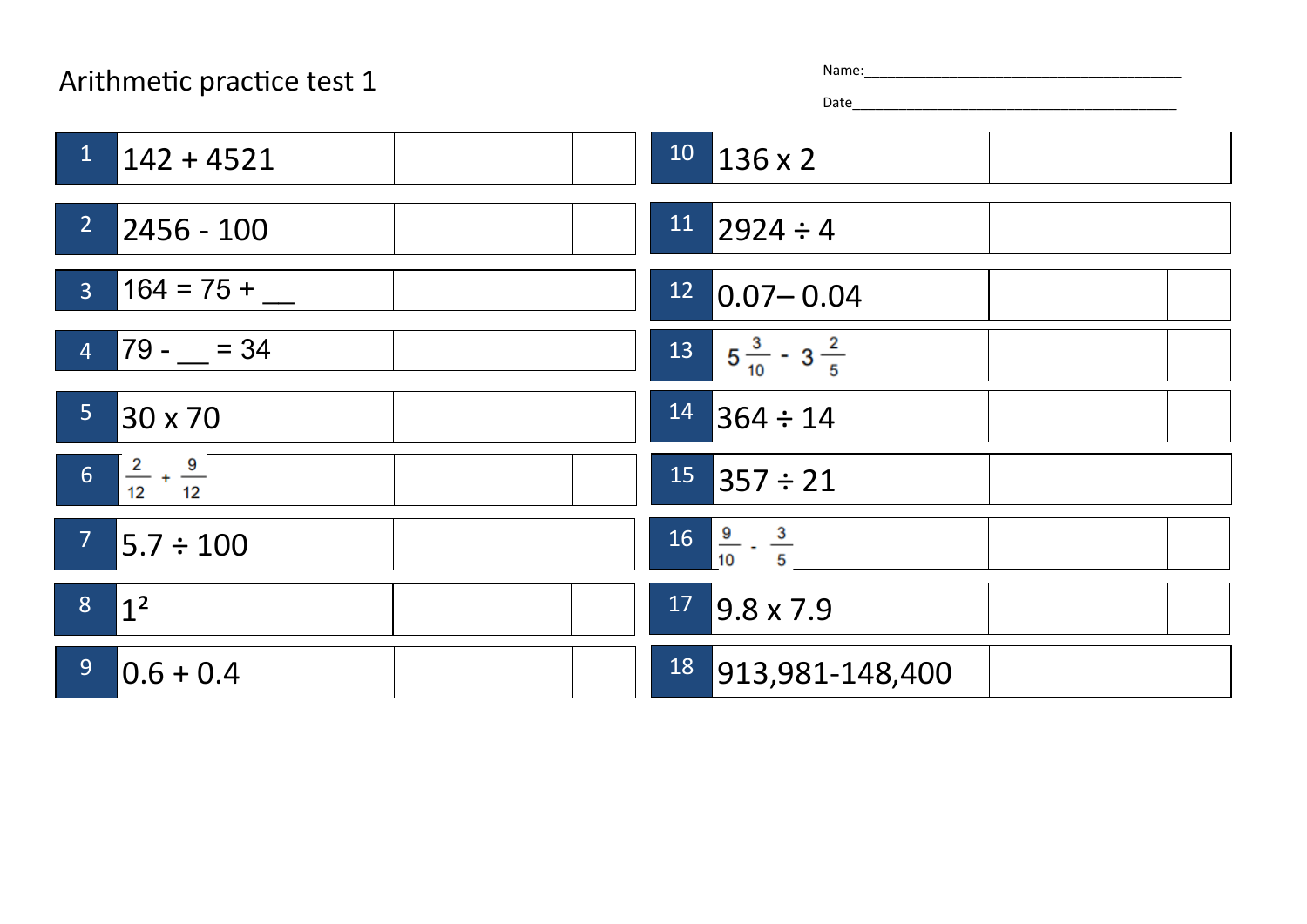|                 | 19 88,014+63,452                     | $28$ 345 x 15                 |
|-----------------|--------------------------------------|-------------------------------|
| 20 <sub>o</sub> | $18 - 0.8$                           | <sup>29</sup> 92.95 x 100     |
|                 | $21$ 34 x 674                        | $30^{1/3}$ of 24              |
|                 | 22 $\frac{1}{2} \times 9$            | $31$ 56 + 10                  |
| 23              | 25% x 78                             | $32$ 583,218 - 10             |
|                 | $\boxed{24}$ (10+8) x 11 -5          | $33\frac{3}{4} + \frac{1}{5}$ |
|                 | $25 \frac{2}{3} \div 4$              | $34\frac{2}{5}$ of ___ is 250 |
|                 | $26 \frac{2}{10} \times \frac{3}{4}$ | $35 \, 420 \div \, 30$        |
| 27              | 20% of 240                           | $36 \mid 102 = 6x$            |

Things to work on for next time: